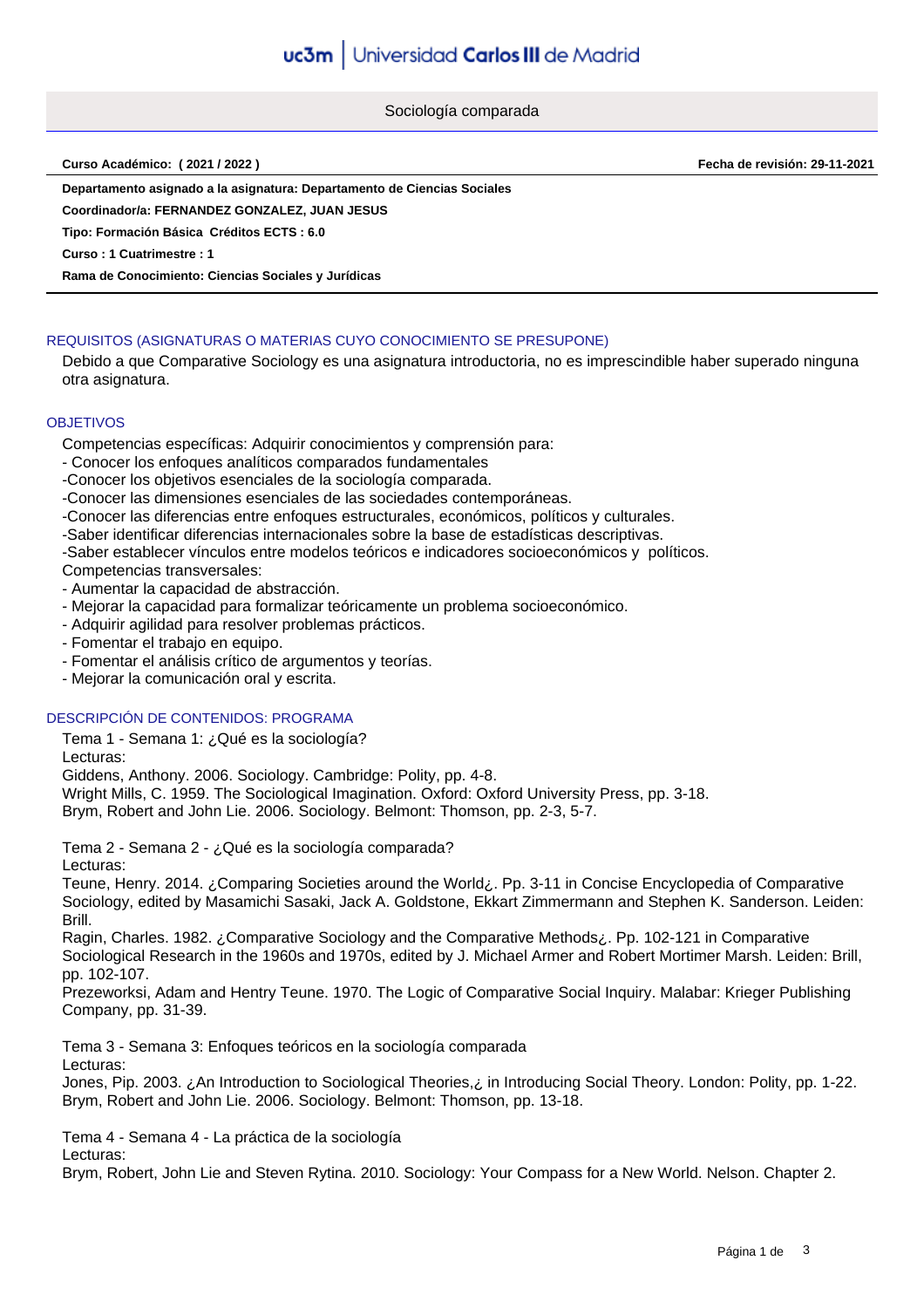Tema 5 - Semana 5: Demografía comparada Lecturas: Poston, Dudley ant Leon F. Bouvier. 2010. Population and Society: An Introduction to Demography. Cambridge University Press, pp. 265-266, 271-281. Fahey, Tony. 2011. ¿Population¿. Pp. 418-432 in Handbook of European Societies: Social Transformations in the 21st Century, edited by Stefan Imerfall and Göran Therborn. Springer. Tema 6 - Semans 6 y 7: Migracones internacionales Lecturas: Poston, Dudley and Leon F. Bouvier. 2010. Population and Society: An Introduction to Demography. Cambridge University Press. Pp. 166-177. Mau, Steffe and Roland Verwiebe. 2010. European Societies: Mapping Structure and Change. Bristol: Policy Press. Pp. 115-131. Tema 7 - Semana 8: Clase social Lecturas: Rose, David and Eric Harrison. 2007. ¿The European Socio-Economic Classification: A New Social Class Schema for Comparative European Research¿, European Societies, 9, 459-490. Topic 8 - Semana 9: Raza y etnicidad Lecturas: Wacquant, Loic. 2007. Urban Outcasts: A Comparative Sociology of Advanced Marginality. London: Policy. Pp. 229-233, 145-162, 169-185. Tema 9 - Semana 10: Desigualdades de género Lecturas: Esping-Andersen, Gosta. 2009. The Incomplete Revolution: Adapting to Women¿s New Roles. Polity Press. Chapters 1 and 2. Tema 10 - Semana 11: Estructuras familiares Lecturas: Saraceno, Chiara. 2008. ¿Patterns of Family Living in the Enlarged EU¿. Pp. 47-73 in Handbook of Quality of Life in the Enlarged European Union, edited by Jens Alber, Tony Fahey and Chiara Saraceno. Routledge. Tema 11 - Semana 12: Cambio de valores Lecturas: Inglehart, Ronald and Christian Welzel. 2005. Modernization, Cultural Change and Democracy: The Human Development Sequence. Cambridge University Press. Pp. 22-25, 37-38, and 115-134. Tema 12 - Semana 13: Educación Lecturas: Müller, Walter and Irena Kogan. 2010. ¿Education¿. Pp. 246-282 in Handbook of European Societies, edited by Stefan Immerfall and Göran Therborn. Springer ACTIVIDADES FORMATIVAS, METODOLOGÍA A UTILIZAR Y RÉGIMEN DE TUTORÍAS Clases Magistrales: En las clases magistrales se discuten las teorías y la evidencia empírica para comprobar dichas teorías. Clases reducidas: Cada semana habrá presentaciones, discusión sobre los ensayos y debates en clase. Los estudiantes han de participar en la clase reducida.

#### SISTEMA DE EVALUACIÓN

La calificación obtenida por el estudiante en el proceso de evaluación continua representará el 60% de la calificación final de la asignatura. La nota obtenida en el examen final representará el 40% de la calificación final de la asignatura

| Peso porcentual del Examen Final:           |  |
|---------------------------------------------|--|
| Peso porcentual del resto de la evaluación: |  |

# BIBLIOGRAFÍA BÁSICA

- Alber, Jens, Tony Fahey and Chiara Saraceno. Handbook of Quality of Life in the Enlarged European